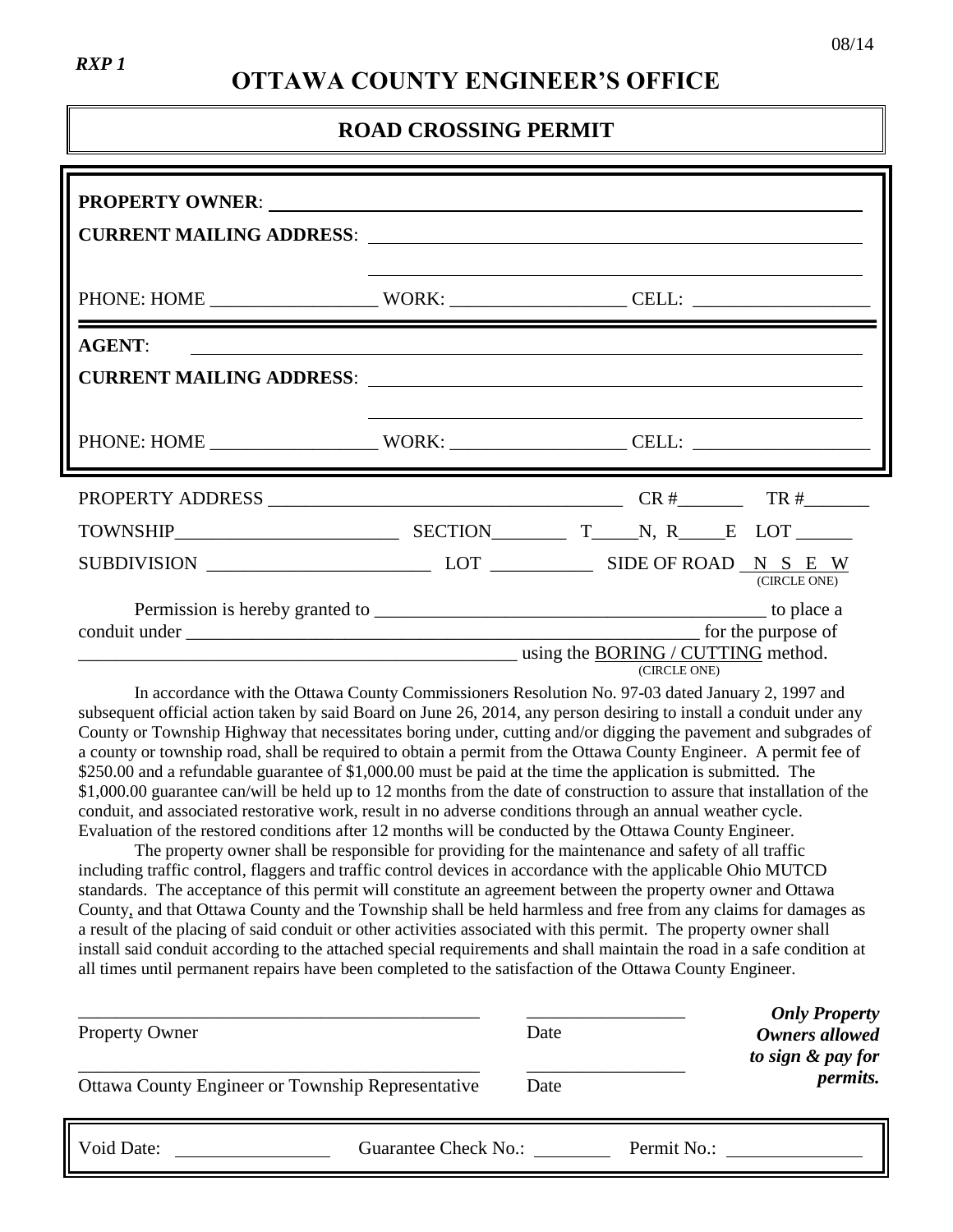### **SPECIAL REQUIREMENTS FOR CUTTING AND EXCAVATION OF A PUBLIC ROAD**

#### Ref: State of Ohio Department of Transportation Construction and Material Specifications Latest Edition Item #304, #301, #448, #411, #611, #614, #703

- 1.) The excavated trench edges in asphalt or concrete roadway surfaces shall be saw cut, parallel to each other and perpendicular to the edge of the road pavement wherever possible. The final saw cut shall be a minimum of one foot (1') beyond the limits of the trench on each side after installation of the subject pipe. Air chiseling or ripping of the pavement is not allowed.
- 2.) The trench shall be backfilled and compacted with acceptable granular material (ODOT Item #411 or #304 stone), not to exceed 4 inches per lift using mechanical tampers to achieve proper compaction to a **minimum of 100% of the maximum** dry density for the selected backfill material. Water may be used to enhance compaction if drainage for free water is available. All backfilling shall conform to Item 611 of the ODOT Construction and Material Specifications Handbook, Latest Edition.
- 3.) The final pavement repair shall be a minimum of five (5) inches of Item #301 and two inches (2") of Item #448, Type 1, Surface Hot Mix Asphalt, or the thickness of the existing pavement, whichever is thicker. Hot Mix Asphalt shall conform to Item #301 and #448 of the ODOT Construction Material Specifications. The surface of the new asphalt shall be smooth and provide for a uniform transition between the new surface and the existing road surface. The final joint between new and existing asphalt shall be sealed with an appropriate asphalt joint sealer conforming to Item #705.04 of the ODOT Construction and Material Specification. All pavement repairs must be done within 48 hours of final backfilling. If, with the approval of the Ottawa County Engineer, temporary cold patch asphalt is used, the final hot mix asphalt must be in place within two weeks after placing the cold patch, weather permitting.
- 4.) All areas within the right-of-way limits, including pavement, berms, shoulders, and ditches, must be restored to the condition prevailing or better, at the time the permit is issued. Pavement markings that are covered or obliterated for a distance of fifty feet or greater shall be replaced. All roadway structures and affected signage shall be restored or replaced. Drainage ditches or roadside ditches shall be restored to their former, or better, condition and grade. Debris from the work area shall be removed from the right-of-way limits. No soil erosion or stream pollution shall be caused by this work and preventative measures shall be taken as required in accordance with current applicable storm water BMP's and regulations.
- 5.) If the purpose of the trench is for a storm sewer, then the type and size of conduit shall conform to the standards and approval of the Ottawa County Engineer.

### 6.) **NOTIFY OTTAWA COUNTY ENGINEER'S OFFICE AT LEAST TWO WORKING DAYS PRIOR TO ANY OPEN CUT ACROSS THE PAVEMENT.**

7.) The guarantee posted will be refunded only if all special requirements established by the Ottawa County Engineer are met and the permitted work and restoration are completed to the satisfaction of the Ottawa County Engineer.

## *RXP 2*